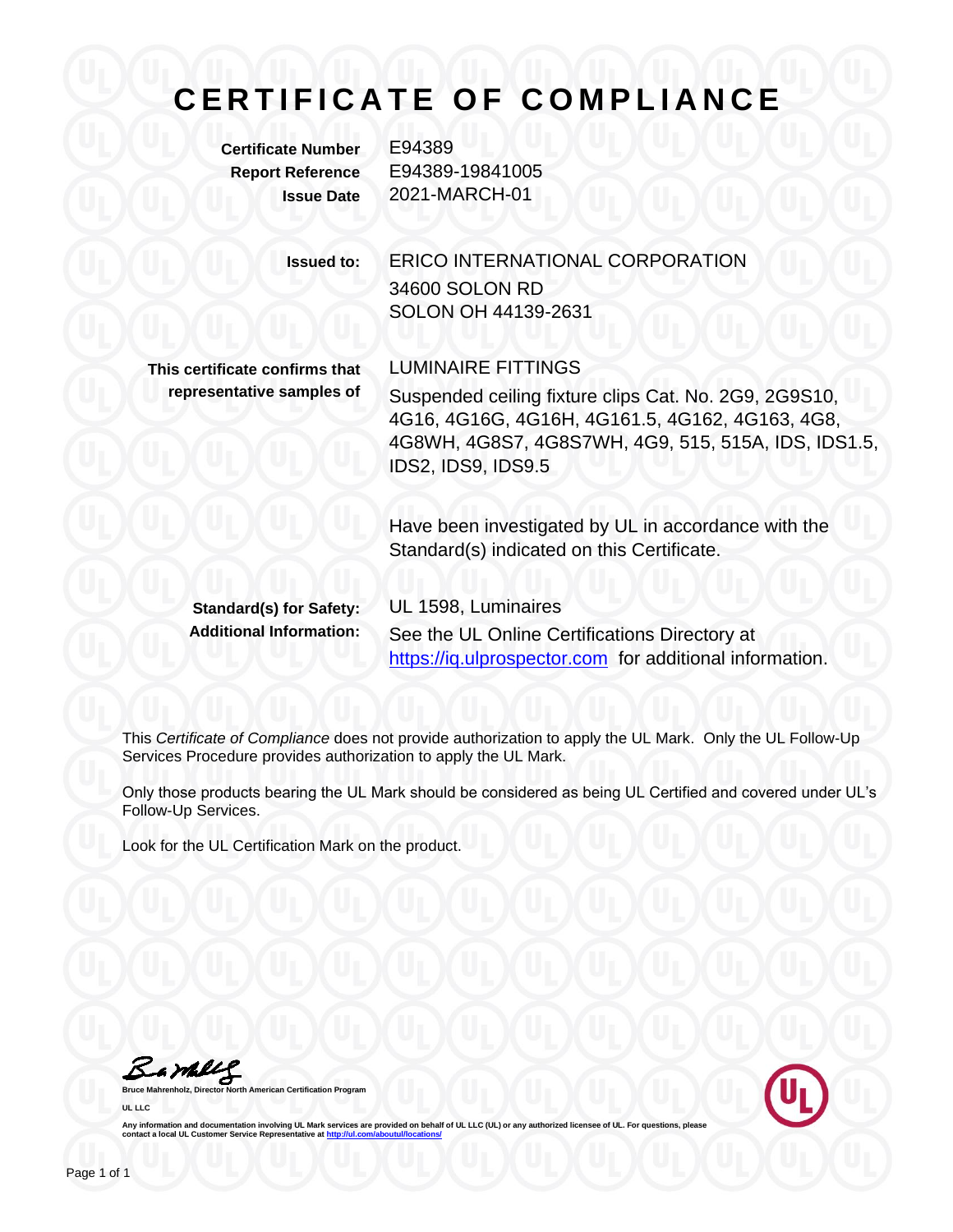## **C E R T I F I C A T E O F C O M P L I A N C E**

**Certificate Number** 20190307-E94389 **Report Reference** E94389-20040524 **Issue Date** 2019-MARCH-07

> **Issued to:** ERICO INTERNATIONAL CORPORATION 34600 SOLON RD SOLON OH 44139-2631

**This certificate confirms that representative samples of** LUMINAIRE FITTINGS See addendum page

Have been investigated by UL in accordance with the Standard(s) indicated on this Certificate.

**Standard(s) for Safety:** UL 1598 & CSA C22.2 No. 250.0-08, Luminaires **Additional Information:** See the UL Online Certifications Directory at https://iq.ulprospector.com for additional information.

This *Certificate of Compliance* does not provide authorization to apply the UL Mark. Only the UL Follow-Up Services Procedure provides authorization to apply the UL Mark.

Only those products bearing the UL Mark should be considered as being UL Certified and covered under UL's Follow-Up Services.

Look for the UL Certification Mark on the product.

Bambly

**American Certification Program UL LLC**



Any information and documentation involving UL Mark services are provided on behalf of UL LLC (UL) or any authorized licensee of UL. For questions, please<br>contact a local UL Customer Service Representative at <u>http://ul.co</u>